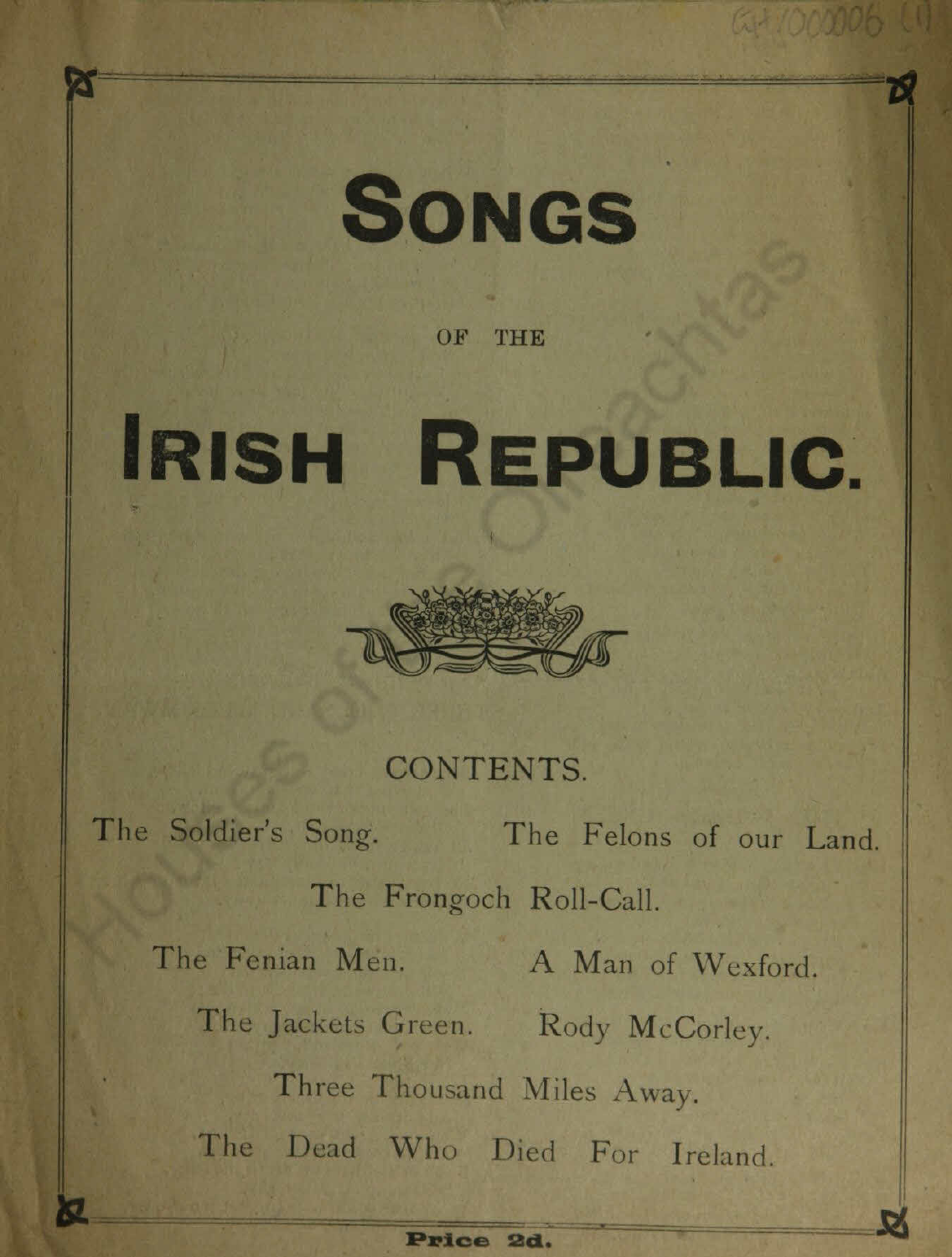## THE FELONS OF OUR LAND.

(By Arthur M. Forrester.) Air—" Paddies Evermore."

Fill up once more, we'll drink a toast To'comrades far away—

No nation upon earth can boast Of braver hearts than they.

And though they sleep in dungeons deep, Or flee, outlawed and banned,

We love them yet, we can't forget The felons of our land.

In boyhood's bloom and manhood's pride, Foredoomed by alien laws,"

Some on the scaffold proudly died For holy Ireland's cause.

And, brothers, say, shall we to-day Unmoved the cowards stand,

Whilst traitors shame, and foes defame, The felons of our land.

Some in the convict's dreary cell Have found a living tomb,

And some unseen, unfriended, fell Within the dungeon's gloom !

Yet, what care we, although it be Trod by a ruffian band—

God bless the clay where rest to-day The felons of our land.

Let cowards sneer and tyrants frown, Oh, little do we care—

A felon's cap's the noblest crown An Irish head can wear !

And every Gael in Innisfail Who scorns the serf's vile brand From Lee to Boyne, would gladly join The felons of our land I

> $-40$ THE JACKETS GREEN,

When I was a maiden fair and young On the pleasant banks of Lee,

No bird that in the green-wood sang Was half so blithe and free,

My heart ne'er beat with flying feet, Though Love sang me his queen,

Till down the glen rode Sarsfield's men, And they wore the jackets green.

No hoarded wealth did my love own Save the good sword that he bore ; But I loved him for himself alone,

And the colour bright he wore.

For had he come in England's red, To make me England's queen,

I'd rove the high green hills instead, For the sake of the Irish Green.

When William stormed with shot and shell At the walls of Garryowen,

In the breach of death my Donal fell, And he sleeps near the Treaty Stone. That breach the foeman never crossed, While he swung his broadsword keen, But I do not weep my darling lost, For he fell in his jacket green.

When Sarsfield sailed away, I wept, As I heard the wild ochone ;

I felt then dead as the man who slept 'Neath the fields of Garryowen.

While Ireland held my Donal blessed, No wild sea rolled between,

Til) I would fold him in my breast, All robed in his Irish Green.

I saw the Shannon's purple tide Roll by the Irish town, As I stood in the breach by Donal's side,

When England's flag went down ; And now it lowers when I sek the skies,

Like a blood-red curse between ;

I weep, but 'tis not women's sighs ( Will raise our Irish Green.

O Ireland, sad is thy lonely soul, And loud beats winter sea, But sadder and higher the wild waves roll From the hearts that break for thee. Yet grief shall come to our heartless foes, And their throne in the dust be seen, So Irish maids love none but those Who wear the jackets green.

## $1.4 - 1.7$ THREE THOUSAND MILES AWAY.

Sing a song, cried a bright-eyed fellow, Now what shall we sing about, Shall we sing of the foaming billow, Of battle or of rout, Of foreign fields where freedom wields Her sword in deadly fray ? No! we'll sing to thee, 5pat geat mo choroe, Three thousand miles away. We'll sing of the great departed, And the valleys where they lie, The brave, the noble-hearted Who showed men how to die ; And every man, of every clan, We'll guard his memory,

Who died in Ireland, fighting For Ireland's liberty.

So raise your voices, cheering, And drain your glasses dry, To the dead who died for Ireland, And to those who yet shall die. From prison bars or 'neath the stars, 'Mid camp or garden gay, We're true to thee, Spao Seat mo cporoe,

Three thousand miles away.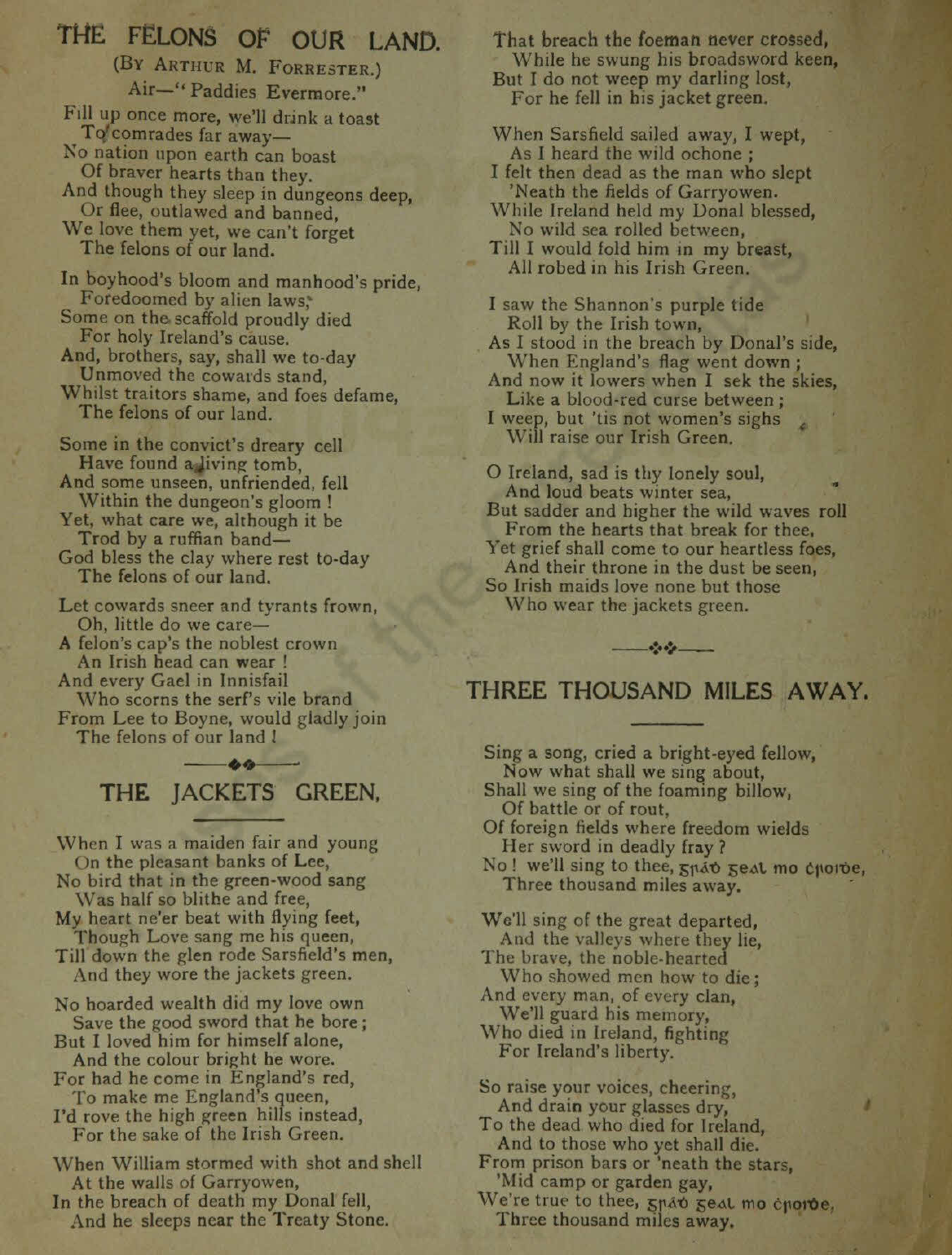## THE SOLDIER'S SONG.

We'll sing you a song, a soldier's song, With a cheery rousing chorus, As round our blazing fires we throng The starry heaven is o'er us ; Impatient for the coming fight, And as we wait the morning's light, Here in the silence of the night We'll chant a soldier's song.

#### Chorus :

Soldiers are we whose lives are pledged to Ireland, Some have come from the land beyond the wave, Sworn to be free, no more our ancient sireland Shall shelter the despot or the slave ; To-night we'll man the Deanna Daotail In Erin's cause, come woe or weal, 'Mid cannons' roar and rifles' peal We'll chant a soldier's song.

In valley green, on towering crag, Our fathers fought before us, And conquered.'neath the same old flag That's proudly floating o'er us. We're children of a fighting race, Who never yet have known disgrace, And as we march the foe to face We'll chant a soldier's song. Chorus :

Sons of the Gael, men of the Pale, The long-watched day is breaking. The serried hosts of Innisfail Shall set the tyrant quaking. Our camp-fires now are burning low, See in the east a crimson glow.J Out yonder waits the Saxon foe. So chant a soldier's song.

Chorus :

## THE DEAD WHO DIED FOR IRELAND.

Ellen O'Leary, 1861.

The dead who died for Ireland Let not their memory die, But solemn and bright like the stars at night Be they thron'd for aye on high. The dead who died for Ireland In the lonely prison cell,<br>Far, far, apart from each kindred heart Of their death pangs none can tell.

The dead who died for Ireland In exile, poor, in pain,

Dreaming sweet dreams of the hills and streams They never should see again.

The dead who died for Ireland Let not their memory die,

Sut solemn and bright like the stars at night Be they thron'd for ever on high.

#### RODY McCORLEY.

#### (1798.)

Ho ! see the fleet-foot hosts of men Who speed with faces wan, From farmstead and from fisher's cot Upon the banks of Bann. They come with vengeance in their eyes— Too late, too late are they— For Rody McCorley goes to die On the Bridge of Toome to-day.

Oh, Ireland, dear Ireland ! You love them still the best, The fearless brave who fighting fall Upon your hapless breast. But never a one of all your dead More bravely fell in fray, Than he who marches to his fate On the Bridge of 'loome to-day.

Up the narrow street he stepped, Smiling, and proud and young, About the hemp rope on his neck The golden ringlets clung. There's never a tear in the blue, blue eyes So clear, so bright are they— As Rody McCorley goes to die On the Bridge of Toome to-day.

Ah ! when he last stepped up that street, His shining pike in hand, Behind him marched in stern array A stalwart earnest band. For'Antrim town ! for Antrim town I He led them to the fray— And Rody McCorley goes to die On the Bridge of Toome to-day.

The grey coat and its sash of green Were brave and stainless then ; Their banner flashod beneath the sun Over the marching men ; The coat had many a rent this noon, The sash is torn away, As Rody McCorley goes to die On the Bridge of Toome to-day.

Oh, how his pike flashed in the sun ! Then found a foeman's heart 1 Through furious fight and heavy odds He bore a true man's part ; And many's a red-coat bit the dust Before his keen pike play-But Rody McCorley goes to die On the Bridge of Toome to-day.

Because he loved the Motherland, Because he loved the Green, He goes to meet the martyr's fate With proud and joyous mien ; True to the last, true to the last, He treads the upward way— Brave Rody McCorley goes to die On the Bridge of Toome to-day.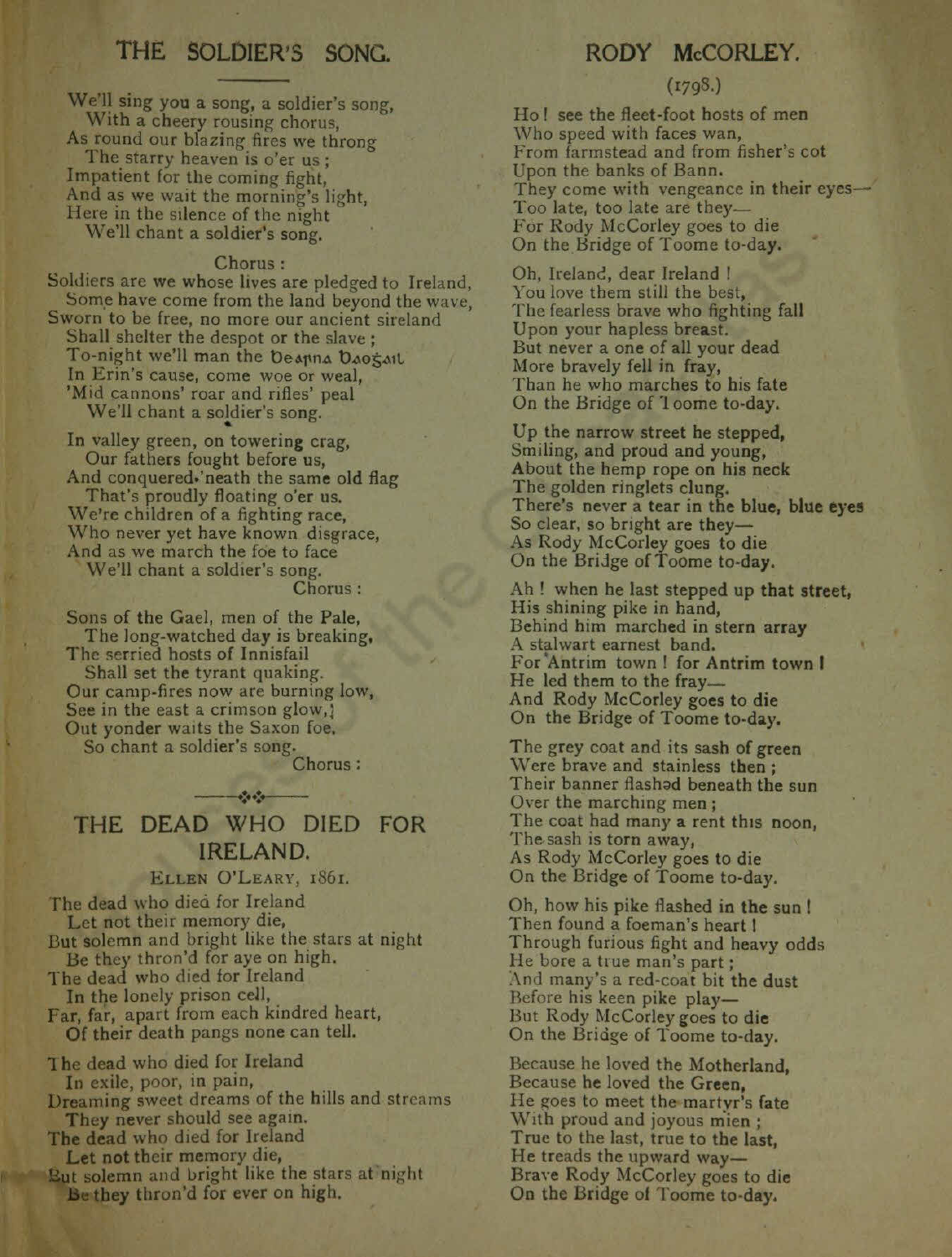### THE FRONGOCH ROLL-CALL

#### Air-" The Battle-cry of Freedom."

\_W hile the I.R.A. prisoners were interned in Fronpoch Camp, a general roll-call was ordered hy the British miliasty authorities, with a view of identifying men for pressing them into the Army. The general body of the men<br>ing them into the Army. The general body of the men<br>refused to answer the roll-call, with the result that fiftee majority were sentenced to a month's imprisonment with mard Inbour. Despite the hardships involved for both leaders and men, the "identity strike" was entirely successful, and the following lines commemorate the event.]

Fifteen forgetful rebels filed into the Frongoch "clink,"

Shouting out the battle-cry of Freedom.

In a state of blank abstraction—of their names they couldn't think,

So they shouted out the battle-cry of Freedom.

#### Chorus :

Gott strafe the roll-call, hurrah for the " Mikes," Hurrah for the rebel boys that organised the

strikes,

For everywhere the roll was called, their names the didn't know,

So they shouted out the battle-cry of Freedom.

Now this caused a great commotion, but the rebels spent their time

Shouting out the battle-cry of Freedom.

A court came down to "sit on" them—the function was sublime—

Shouting out the battle-cry of Freedom-

Chorus—Gott strafe, etc.

With their speechifying and oratory the courthouse knew no rest,

Shouting out the battle-cry of Freedom.

It was largely quite irrelevant, but they got things off their chest.

Shouting out the battle-cry of Freedom.

Chorus—Gott strafe, etc.

And when the smoke of battle cleared, and th' air was free of dust,

- Shouting out the battle-cry of Freedom, They got a month's hard labour, for their memories to adjust,
	- And they shouted out the battle-cry of Freedom.

Chorus— Gott strafe, etc.

Now, the moral of the story isn't very far to seek, Shouting out the battle-cry of Freedom,

When you're up against the Sassenach, don't turn the other cheek,

But shout out the battle-cry of Freedom.

Chorus—Gott strafe, etc.

Hut 6 (352).

#### THE FENIAN MEN.

See who comes over the red-blossomed heather, Their green banners kissing the pure mountain air,

Heads erect, eyes to front, stepping proudly together, Freedom sits throned in each proud spirit there.

Down the hills twining, their blessed steel shining,

Like rivers of beauty they flow from each glen, Mountain and valley, 'tis liberty's rally.

Out and make way for the bold Fenian Men.

- We have men from the Nore, from the Suir, and the Shannon,
	- Let tyrants come forth, we'll bring force against force ;
- Our pen is the sword and our voice is the cannon, Rifle for rifle, and horse against horse.
- We made the false Saxon yield many a red battleheld,

God on our side, wc shall triumph again,

Pay them back woe for woe, give them back blow for blow,

Out and make way for the bold Fenian Men,

Side by side for this cause have our forefathers battled, When our hills never echoed the tread of a slave,

On many green fields where leaden hail rattled,

Thro' the red gap of glory they marched to the grave. And we who inherit their names and their spirit,

Shall march 'neath the banner of liberty then ; All who love foreign law—native or Sassenach-

Must out and make way for the bold Fenian Men.

#### MAN OF WEXFORD.

It was a man of Wexford with valour in his eye Who sat upon a tumbril and raised his voice on high, He sang a song of freedom, his brown face all aglow, The autumn it is coming, and a reaping we will go.

- A reaping we will go where the drums and trumpets play,
	- Where the cannon roar from shore to shore. And the rifles flash Hurrah !

- II. And who shall smile upon us and bless our flashing
- And who shall be our queen of hearts in battle's loud alarms ?

Our dear beloved Ireland, no other queen well know,

We'll die for her or conquer, when a reaping we will go, etc.

III.

- And where shall be our harvest home on our last reaping morn,
- And the shamrock wreaths of victory our happy brows adorn?
- In Dublin's royal castle we'll make a gallant show,
- With the tricolour flying o'er it when a reaping we will go, etc.

R. D. JOYCE.